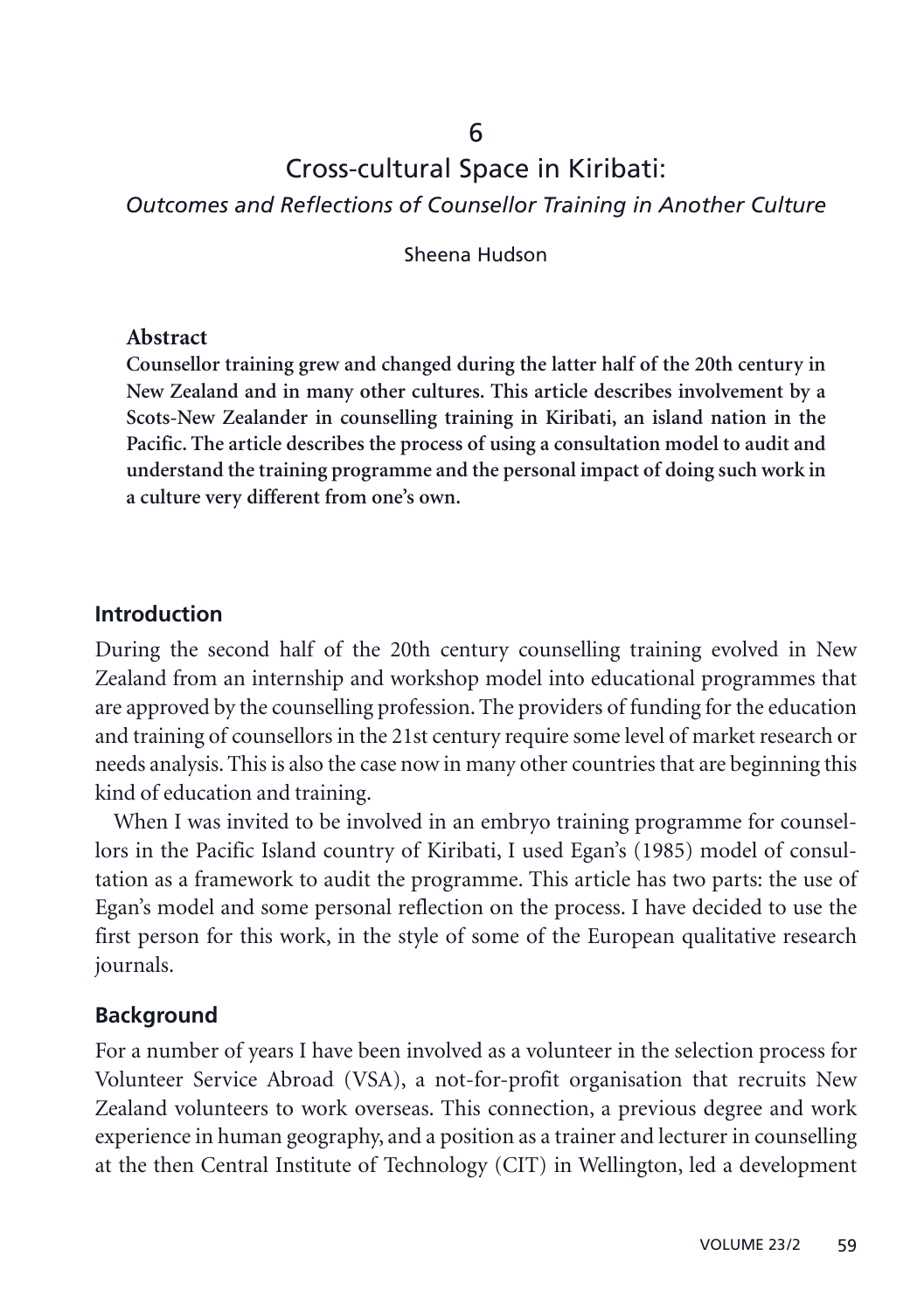worker in Kiribati to approach me to audit a pilot training programme for counsellors in the Pacific Island state of Kiribati.

Kiribati is a small island nation on the equator made up of 33 low-lying atolls in an area of three million square miles of ocean. It is a developing country with few natural resources and it is registered as one of the five poorest developing countries in the world by the United Nations and the European Union.

Due to extremely difficult living conditions at subsistence level on the outer islands, most of the population of Kiribati has migrated to the capital, Tarawa, which now has 40,000 inhabitants living on narrow atolls joined together by causeways. The standard of living in Tarawa is seen by the local people to be better than that of the outlying atolls, since there is the chance of government or aid-related employment as well as education for the children. However, urbanisation of any kind brings changes, and I had been advised that related 20th and 21st century problems such as excessive alcohol consumption, AIDS, family violence, teenage suicide, population and related pollution problems were making an impact in Tarawa. The traditional extended family roles have changed. Many menfolk are employed by major companies on international shipping routes and are away from home for many months. Traditional small village life has gone. The influence of electricity, western videos and imported goods has meant change. Many of the traditional ways of dealing with interpersonal problems are now seen by the Kiribati and societies outside the country as being inhumane and inappropriate. Yet there is little in the way of social services or family support agencies to help people cope with this changing society.

At a national level, the democratic government of Kiribati has decided to avail itself of as much foreign aid as possible and there are some well-established United Nations, foreign government, non-government organisation (NGO) and church aid programmes in operation.

The Foundation of the People of the South Pacific (FSP) (Kiribati), a large NGO, has implemented major projects in Kiribati including revegetation, early childhood education and a large three-year project on reproductive health and family planning. In 2000 the country director of FSP was a New Zealander, while the rest of the staff were from Kiribati.

During implementation of the reproductive health/family planning programme, local FSP staff asked for help regarding ways to work with people around this sensitive area. FSP received some additional funding to send two staff overseas for a two-week training programme in "counselling". From her previous experience of such programmes the director did not believe this was the best use of the funds. She conducted a survey of the local social service agencies in Kiribati to gauge interest in a locally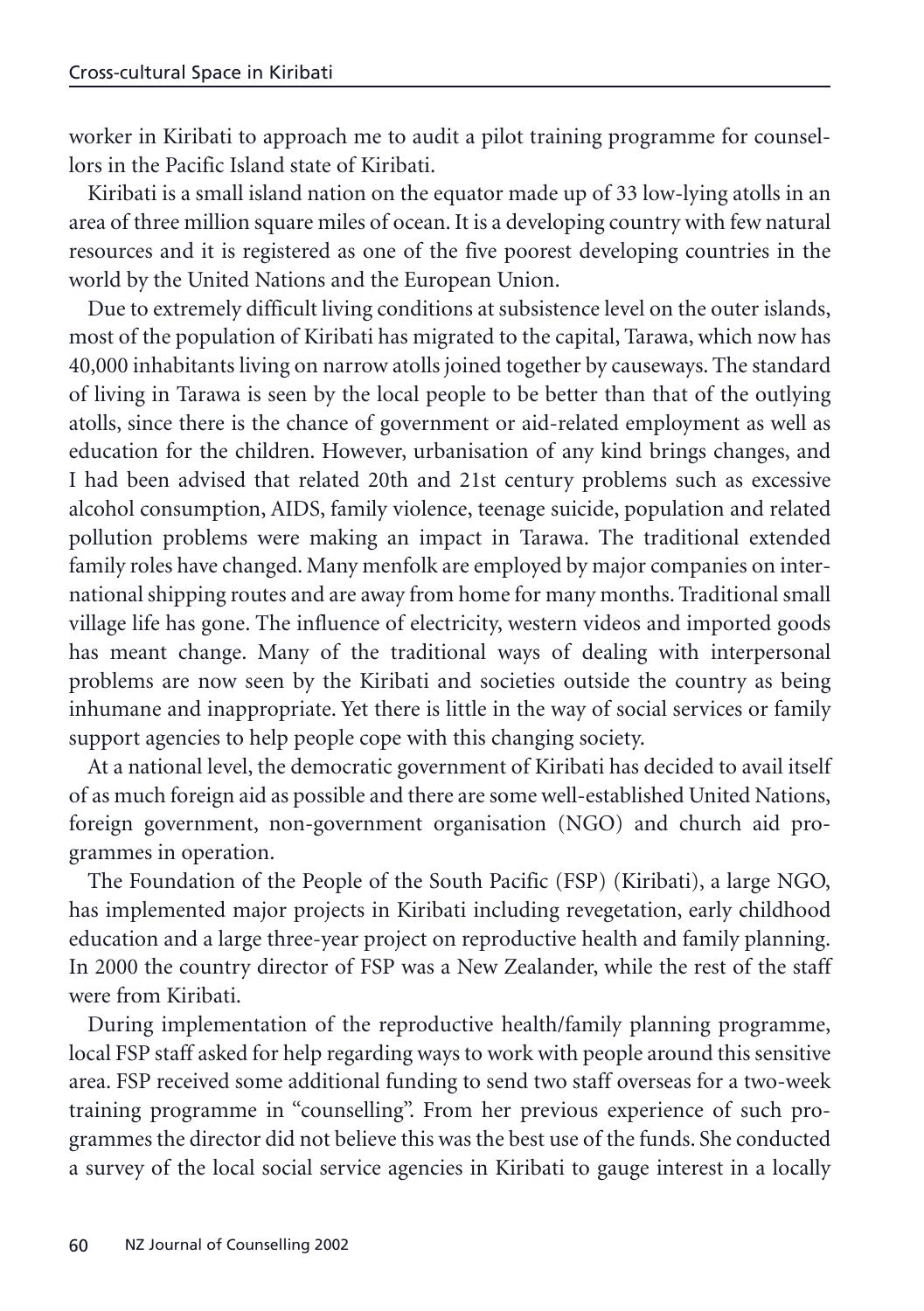provided course on counselling skills. She was impressed with the response and commitment of the agencies who were prepared to give staff time and funding to support such a course.

The director was herself a trained counsellor. She researched the local community and found two others who had had some training. One was an American trained in alcohol and drug counselling, the other a New Zealander (who also spoke fluent Kiribati) working in a church-related pastoral role. These three developed and wrote a course outline in consultation with the local FSP reproductive health staff and the course was advertised to the local helping agencies as a pilot programme.

The FSP director believed the course should be able to be a stepping stone to further overseas training, but from previous experience she believed that for this to be likely there needed to be some kind of external quality audit. At this point she approached me to act as an external auditor of the pilot counselling programme. My experience in designing counselling education and training programmes and of auditing led me to accept the task.

#### **Project process**

The use of Egan's (1985) model of consultation (Diagram 1) was useful in providing a framework to follow through a respectful, ethical process.

#### **Diagram 1**

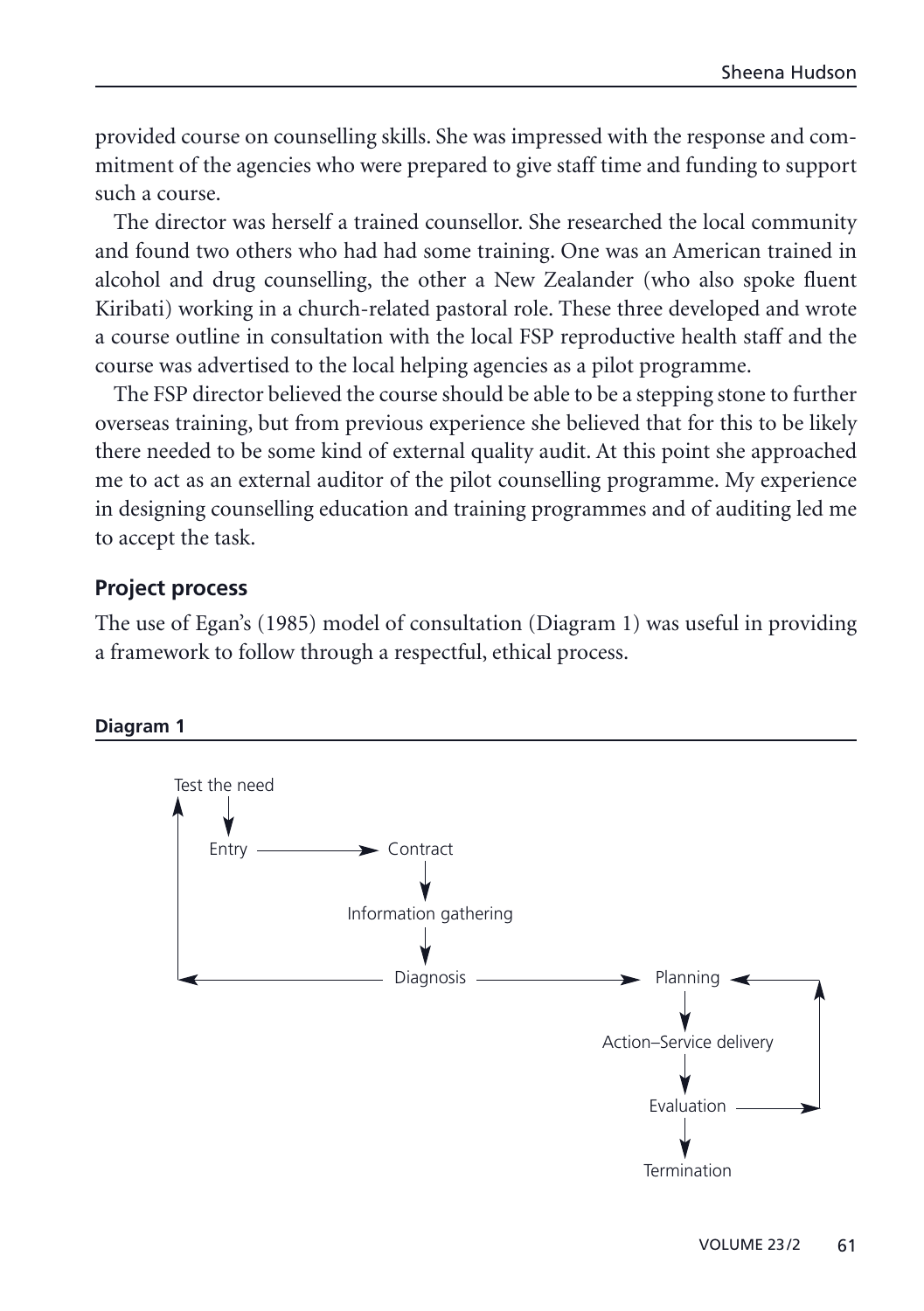#### **Testing the need**

The director of FSP had requested an audit of the programme and had provided a full explanatory letter giving the geographic, economic and social context for the request. From this point the correspondence was conducted by email, as the postal service was irregular and unreliable.

In reply to the director I advised of my skills and experience, and requested further information regarding the request. In particular I had some reservations regarding a New Zealander/European auditing a programme set up by New Zealanders and an American for Kiribati people. I voiced my concern to the director and was sent an email from the New Zealand tutor, who had solicited comments from the students which he reported in the email. The students did not see this as any form of colonisation or imposition of others' ideas. It was their choice to ask for information and training.

Most of the students had had tertiary education out of Kiribati, either in Fiji, New Zealand or Australia (through scholarship aid programmes). They saw this as an exciting new step where they could have some useful training in their own country. They wanted the training to be based on international, researched approaches and they wanted to be the deciders of what aspects of theory and practice would suit their cultural situation, rather than me being the decider. They also wanted to know if the level and content of learning would be of international equivalence. They knew about the New Zealand Association of Counsellors and its requirements for membership, and they also knew that some counselling standards were registered on the NZQA framework. They wished to know how their programme would compare with these.

It appeared that my qualifications and experience would fit the required request and as I have had considerable experience of travelling and living in tropical climates the physical challenge was well within my capability.

#### **Entry phase**

The director of FSP had now suggested I work directly with the course tutor and I agreed to do this while sending a copy of all emails to the FSP director.

This stage of the project involved my being sent information about the counselling programme. The entry criteria, course information, sources of students and assessment were all details that helped confirm that the course was one I could confidently audit. I made suggestions as to the information I would require, the people I would like to interview and the time involved for auditing purposes.

The issue of cost was then discussed. There was little money. My accommodation and living expenses while in Kiribati would be paid for by FSP. The then Central Institute of Technology was willing for me to use my discretionary leave to visit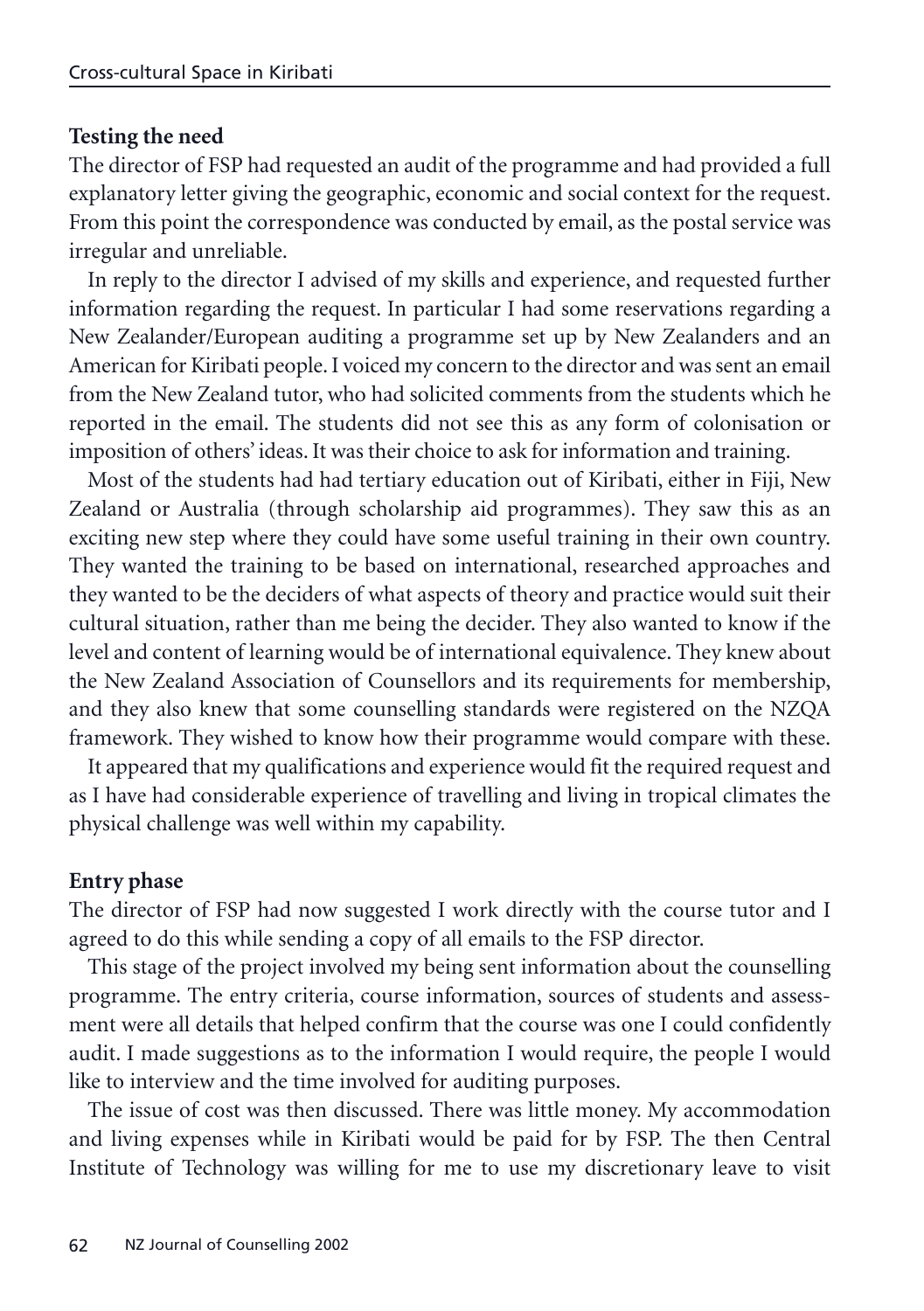<span id="page-4-0"></span>Kiribati for two weeks. I applied for, and was granted, funding from the Research and Scholarship Committee of the Central Institute of Technology, which paid most of my airfare.

#### **Contract formulation**

The project goals of auditing the programme and producing a report with recommendations were formalised and my programme for the visit confirmed. The FSP specified details of the personnel and resources I would have access to. I had a clear contract for information required and limits of confidentiality of any information given to me by participants.

A procedure for auditing was also agreed, whereby all participants would complete a short questionnaire after I had visited. All contracted information with CIT, FSP and the staff involved was in writing.

#### **Information gathering, diagnosis and action**

I had already received some information about the programme and had done some planning in conjunction with the contract phase. I also received and reviewed documentation and further information about the programme. This involved the recruitment, selection and assessment of students; the course material and methods of delivery, and moderation processes. I matched this against NZQA requirements for undergraduate certificate programmes (1995) and CIT audit requirements (1998). In such an audit there is also the requirement to interview stakeholders, so I also interviewed the tutors and students on the programme and people from the agencies that supported the students and saw their work. I used a semi-structured interview with questions relating to the issues that they saw which might require counselling skills, the type of training they were receiving, and its usefulness and effectiveness. I also asked questions about any further training requirements.

My contact involved interviewing:

- the training group, during one of their three-day workshops, in groups of three using the structured questions. I decided to work in groups as this took less of their training time and it also fitted well with agency backgrounds;
- the three tutors involved, together, using the same questionnaire;
- staff from five of the eight agencies that had supported staff attendance at the programme.

I kept notes as I worked and also journalled my own perceptions of the process.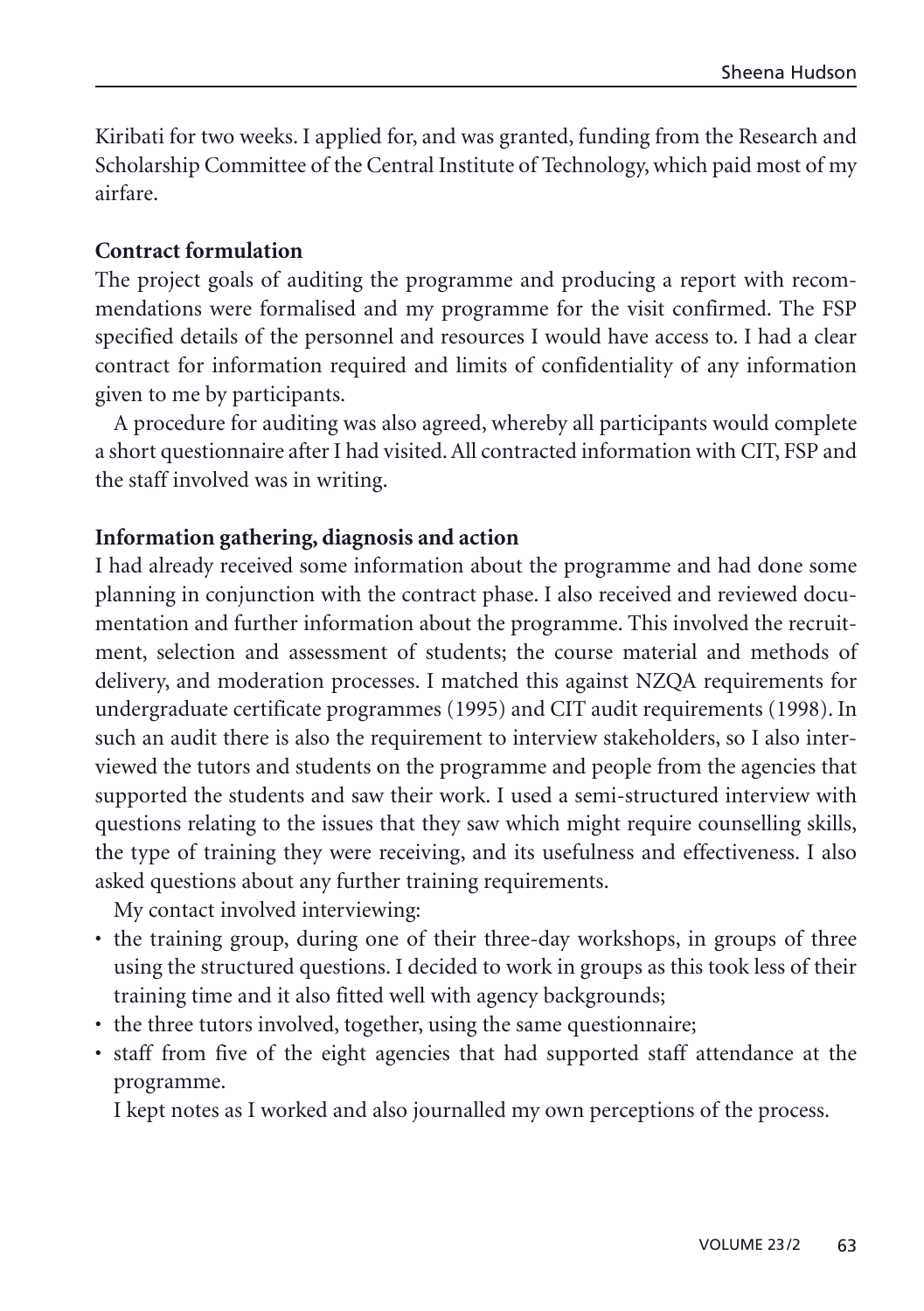### **Feedback and evaluation**

On the last day of my visit I had a meeting with the director of FSP and the other two tutors and gave a verbal report. I also left the evaluation questions to be completed. On my return to New Zealand I prepared a written report with some recommendations and sent it to the director of FSP within the agreed time frame.

The written report supported much of the programme and identified many aspects of similarity to programmes in New Zealand, such as:

- The integration of the processes of taught theory, supervised practice and personal reflection.
- A modular structure covering the topics of micro counselling skills, techniques of holistic assessment, referral, personal growth, ethics and supervision, and including client issues such as grief, depression, substance misuse and family violence.

The report also made some recommendations, which would help to make it a useful and relevant precursor to further training in the field. These involved:

- Further training, supervision and application for membership of NZAC for the tutors.
- Application for funding for visiting trainers and assessors.
- Support for the formation of an association of counsellors to facilitate a national code of ethics.

The project of auditing ended at this point.

# **Reflection**

The personal journal that I kept is in the style of reflexive action research (Lees, 2001). It was not used officially in my audit report but it allowed me to reflect on what I saw, heard and felt, as the impact on those senses was considerable. It further allowed me to expand my thinking into the context of the training programme that I was auditing and learning about, an area that is paid scant attention in many research or related activities (McLeod & Machin, 1998). It also prepared me for discussions about the project with colleagues and in supervision.

The islands and atolls I visited are in turn idyllic and polluted beyond imagination. A crimson sunset framed with palms and a gentle trade wind blowing are in stark contrast to the water supply, which is unsafe, the polluted lagoon, the little soil in which to grow food, and the fact that most foods are imported. This is a country dependent on aid to survive. The sea level may well rise over the whole country if global warming continues at its present rate. I write about my feelings of hopelessness in my journal. I write about how seemingly small my contribution is and its potential effectiveness. Then I meet the trainees. They are excited about their training. They tell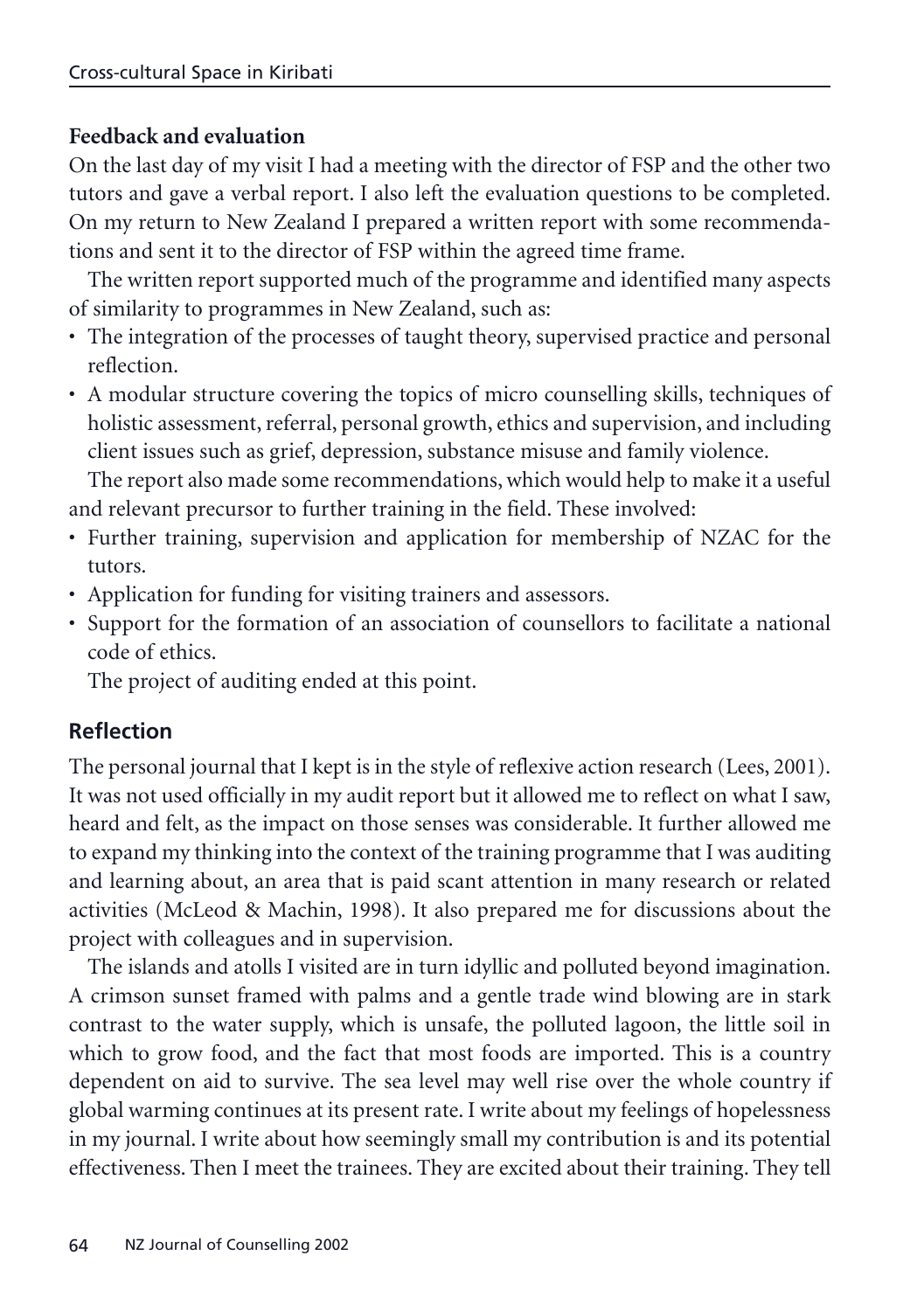me they are making many personal changes that are affecting their lives for the better. I discover that they are not in despair about their islands. They describe how the training they are having is affecting their work in hospitals, the prison, schools, women's centres and the reproductive health programme. I visit the people from the agencies and they talk of difference. They tell me that they have problems to deal with which are problems of the modern world. They use some of their own ways to deal with them but they are not enough and they have been using and adapting the learning being shared and demonstrated by the trainees. They say that learning about options and choices has been very powerful even in everyday life. They begin to inspire me. I have more hope. I seem to have come through some threshold.

I have considered this phenomenon of "cultural shock" in the context of other studies related to people who choose to work in different countries (Hudson, 2000, 2002) and it is also the subject of my doctoral research. A useful metaphor to understand such an experience is the hero's journey (Campbell, 1968, 1988; Osland, 1995) or the heroine's journey (Noble, 1994). The narrative of personal change described by such "sojourners" is about confrontation with one's inner self and values.

Travelling from one's familiar culture into a different culture challenges many of the coping mechanisms of what Rank (1959) calls our "cultural illusion", and allows what existential philosophers such as Kierkegaard described as "cultural normality" to be shed or at the very least examined. In Kiribati I seemed to make my "personal peace with reality" (Osland, 1995) and stripped of my own cultural illusions I was better able to "meet" the people involved in the training programme. The participants engaged with me willingly and enthusiastically; the cross-cultural space was comfortable.

Having Egan's model was useful and I believe an important part of the auditing process. Allowing personal reflection to permeate the process contributed to a fuller understanding of the context. When the role of the researcher, in this case auditor, is acknowledged, examined and processed in a reflective way then qualitative research can provide increased rigour by enabling access to tacit knowledge that would otherwise be lost or unavailable (Guba & Lincoln, 1981).

## **Postscript**

My relationship with Kiribati and the training programme has moved on. In 2001, the newly formed Kiribati Counselling Association invited me to be a visiting trainer for both the former trainees of 2000 and those of 2001. This was a new role and I enjoyed noting the progress of the programme.

The involvement of the original tutors is now less. Some of the original students are involved in training, and they are seeking funding themselves for further training.